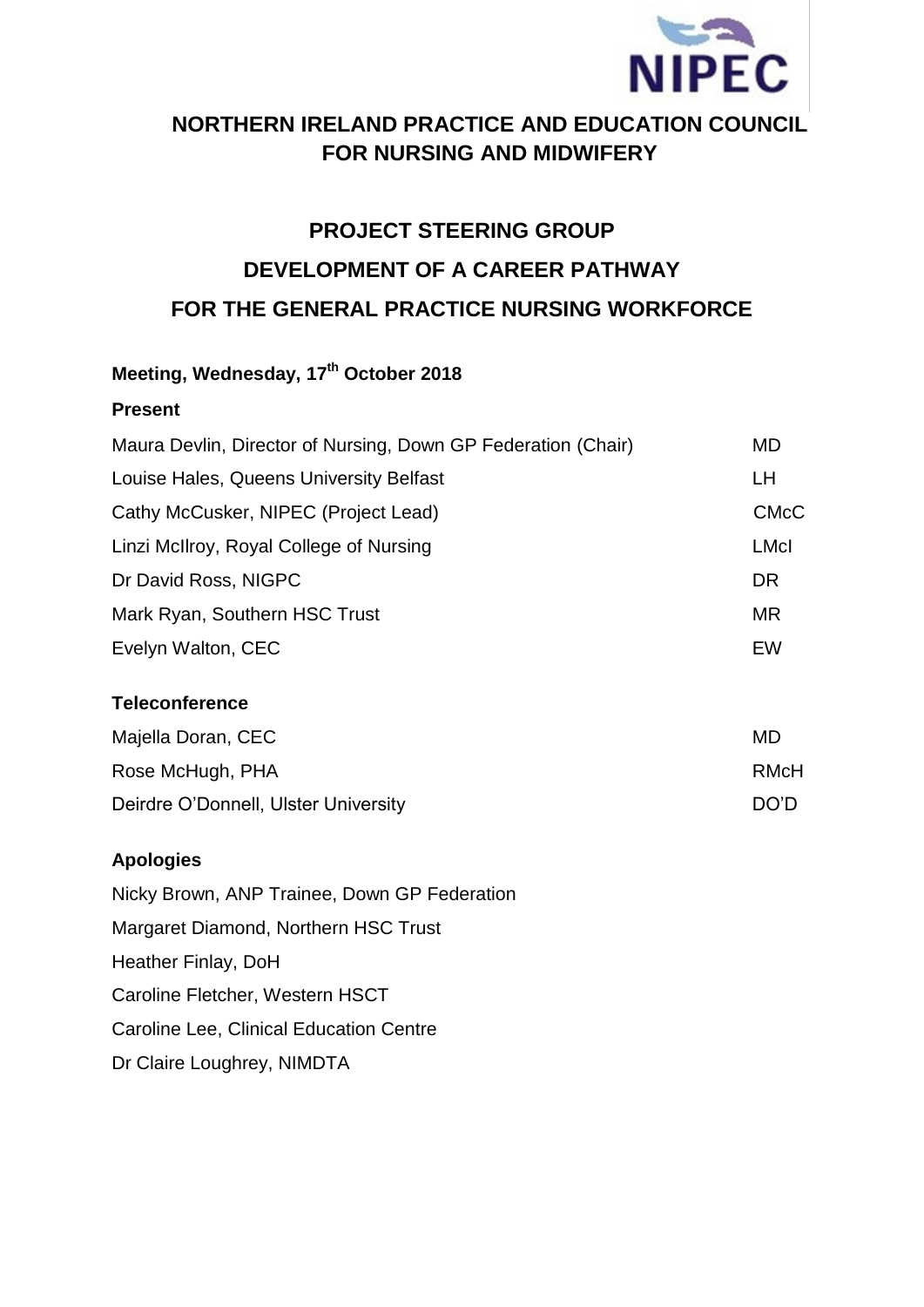

## **ACTION NOTES**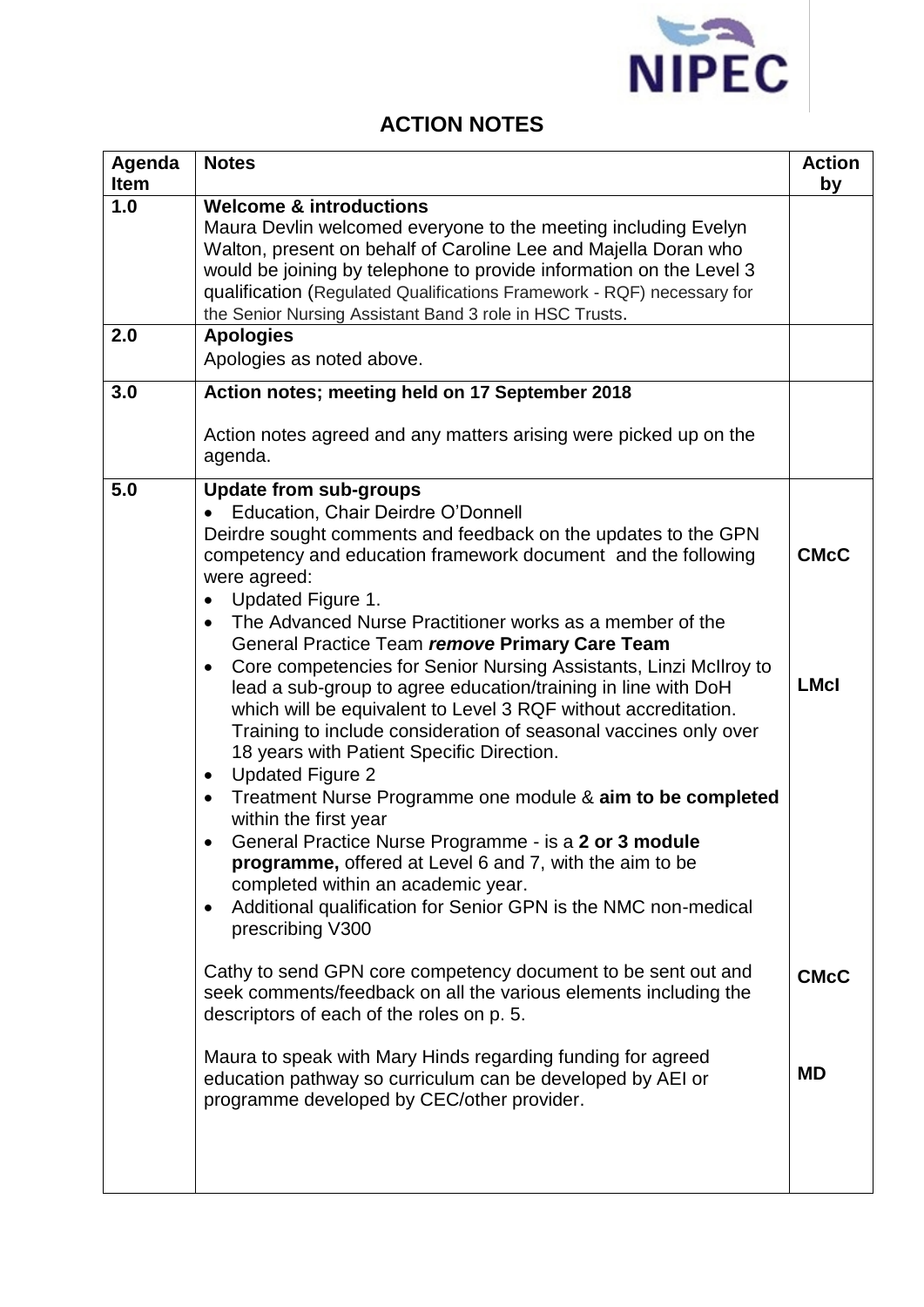

| 6.0 | <b>Items for decision</b>                                                                                                                |             |
|-----|------------------------------------------------------------------------------------------------------------------------------------------|-------------|
|     | a) Senior Nursing Assistants                                                                                                             |             |
|     | • seasonal vaccines                                                                                                                      |             |
|     | The concerns raised about seasonal vaccines as a core competency                                                                         |             |
|     | for Nursing Assistants were discussed, including:<br>• Nursing Assistants were currently giving seasonal vaccines in                     |             |
|     | <b>GP</b> practices                                                                                                                      |             |
|     | • in the minimum National Standards this should only be                                                                                  |             |
|     | completed under a Patient Specific Directive                                                                                             |             |
|     | • some children had been given a seasonal vaccine by a Nursing                                                                           |             |
|     | Assistant                                                                                                                                |             |
|     | The group agreed vaccines should only be given to over 18 year olds                                                                      | <b>LMcI</b> |
|     | ie no children. It was agreed that Linzi would chair a sub-group to                                                                      |             |
|     | take this discussion forward and plan the learning and development<br>for Senior Nursing Assistants which would be equivalent to Level 3 |             |
|     | RQF.                                                                                                                                     |             |
|     |                                                                                                                                          |             |
|     | <b>Level 3 RQF</b>                                                                                                                       |             |
|     | Majella Doran provided an update on Level 3 RQF; the duration was                                                                        |             |
|     | a total of 10 days, 5 of these are HSC Trust induction with an                                                                           |             |
|     | additional cost of 16 hours of an assessor. It was agreed this would                                                                     |             |
|     | be too costly for General Practice however CEC agreed they could<br>develop a RQF Equivalent Course for Senior Nursing Assistants        |             |
|     | which would be tailored specifically to cover the competencies                                                                           |             |
|     | identified as core for the post. This would be mandatory and would                                                                       |             |
|     | include preparation for seasonal vaccines. Linzi to Chair a sub-group                                                                    | <b>LMcl</b> |
|     | to the content of the programme with Evelyn, Rose, Majella and                                                                           |             |
|     | Cathy.                                                                                                                                   |             |
| 7.0 | Treatment Room Nurse JD - update                                                                                                         |             |
|     | Cathy tabled the Band 5 JD and the following was agreed:                                                                                 |             |
|     | Leave the salary and band blank and also who to report to and be                                                                         | <b>CMcC</b> |
|     | responsible to.                                                                                                                          |             |
|     | Cathy has sent the JD to the HSC Trust Managers of Treatment                                                                             |             |
|     | Rooms Nurses for feedback.                                                                                                               |             |
|     | Maura shared the Band 6 JD developed as a Trainee post and asked                                                                         | <b>CMcC</b> |
|     | that Cathy get a small group together to draft Band 6 and Band 7 JDs.                                                                    |             |
| 8.0 | Key messages for graphics                                                                                                                |             |
|     | Cathy advised that estimates have been sought from a number of                                                                           | <b>CMcC</b> |
|     | companies, the closing date is Monday 22 October.                                                                                        |             |
| 9.0 | <b>Next Steps</b>                                                                                                                        |             |
|     |                                                                                                                                          |             |
|     | Cathy to complete Core induction template.                                                                                               |             |
|     | Maura to speak with Mary Hinds regarding PHA funding for                                                                                 |             |
|     | education pathways & commissioning of programmes.                                                                                        |             |